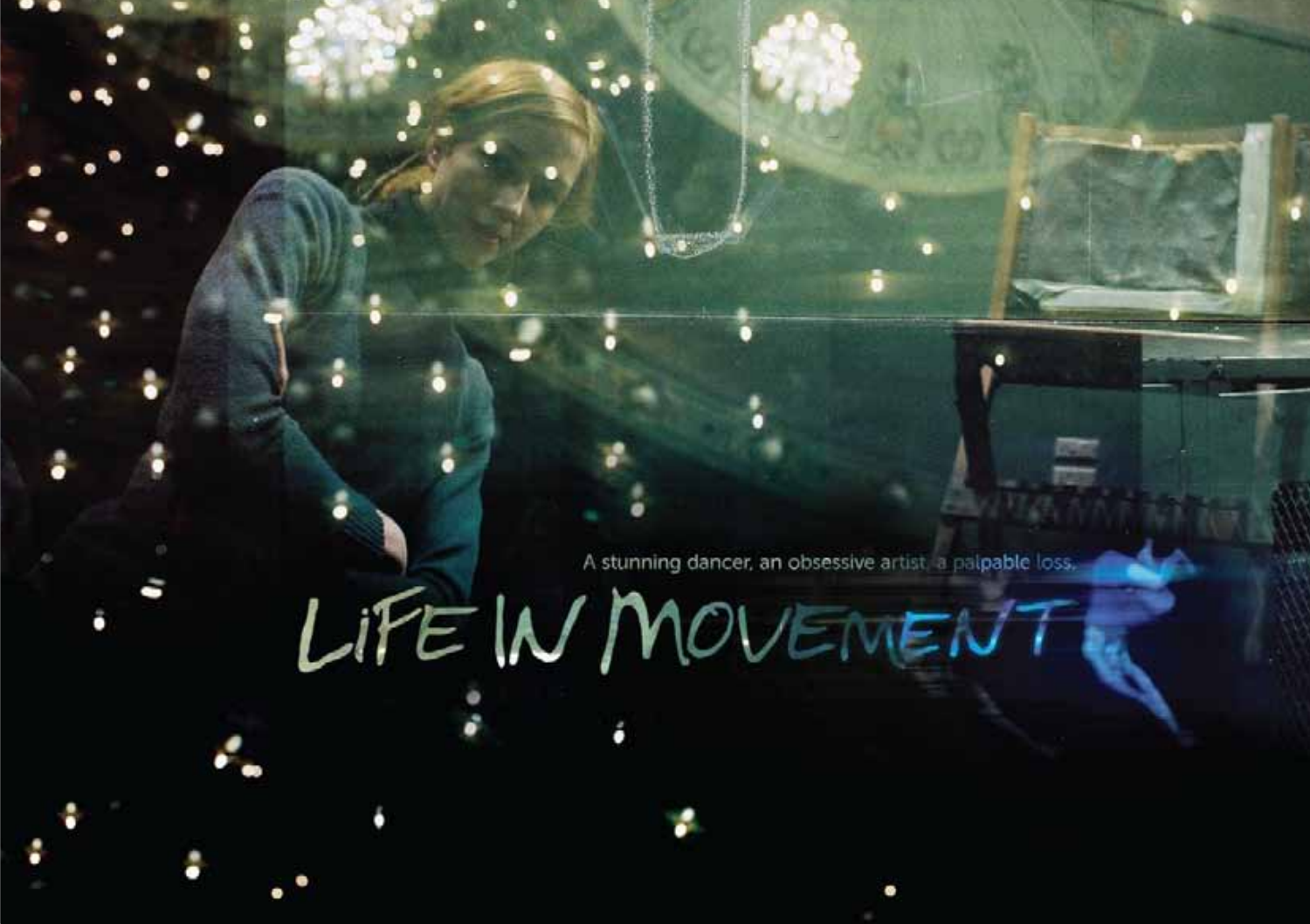**Screen Australia**, **South Australian Film Corporation** and **Tanja Liedtke Foundation** present a **Closer** production

### *Life in Movement*

#### **SALES**

Contact Closer Productions - closer@closerproductions.com.au

Director Bryan Mason Co-Director Sophie Hyde Producer Sophie Hyde Co-Producer **Bryan Mason** Cinematographer Bryan Mason<br>Editor Brvan Mason Composer<br>Post Sound

Featuring Tanja Liedtke, Solon Ulbrich, Kristina Chan, Paul White, Julian Crotti, Anton, Amelia Mcqueen, Theo Clinkard, Craig Bary, Joshua Tyler, Garry Stewart and Lloyd Newson Bryan Mason & Sophie Hyde Executive Producers Susan Mackinnon & Solon Ulbrich Bryan Mason<br>Di Tr!P Pete Smith, Tom Heuzenroeder & Adrian Medhurst

#### **KEY CAST & CREW**

A **Closer** production **www.closerproductions.com.au**

©2011 The South Australian Film Corporation, Adelaide Film Festival, Solon Ulbrich and Closer Productions

1











#### **ONE-LINE SYNOPSIS**

A portrait of an obsessive artist at work and the impact her life and death has on her collaborators.

#### **SHORT SYNOPSIS**

The sudden death of dancer/choreographer Tanja Liedtke, brings life into sharp focus. A film about moving creatively through life and loss, Life in Movement is a portrait of an obsessive artist at work and the impact her life and death has on her collaborators.

> *Ratio: 1.78* Language:

#### **LONGER SYNOPSIS**

In 2007 the Sydney Dance Company appointed 29-year-old choreographer Tanja Liedtke as their first new artistic director in 30 years. However before she could take up the position, she was struck and killed by a truck in the middle of the night. Admired internationally as a dancer and celebrated for her fresh choreographic voice, she was known as a dedicated artist, intelligent, dorky, funny and generous. 18 months after her death her collaborators embark on a world tour of her work, and in the process they must deal with their grief and explore the reasons for her death. Interspersed with intimate footage of her artistic process and previously unseen interviews, Life in Movement is a film about moving creatively through life and loss. Filmmakers Bryan Mason and Sophie Hyde give us a powerfully rendered take on art and artists, creativity and our own mortality.

#### **TECHNICAL INFORMATION**

*Running time: 79 mins and 56 mins Format: HDCAM , HDCAM-SR, DigiBeta (PAL & NTSC) Sound: Dolby Digital Stereo*

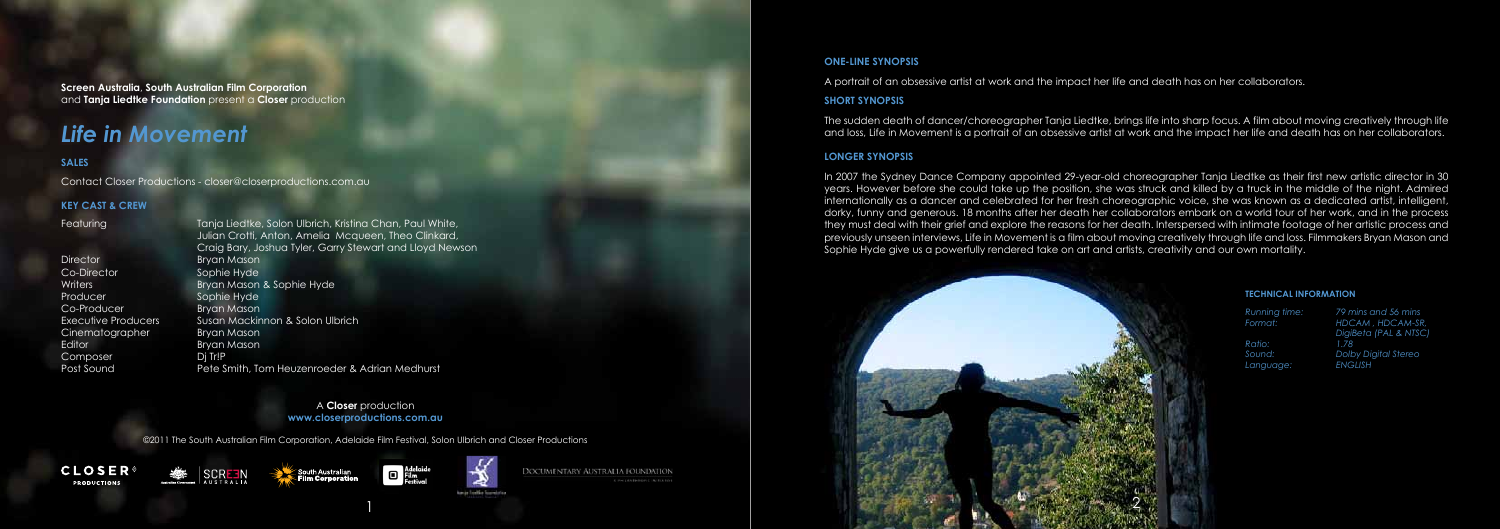

#### **BRYAN MASON** *– DIRECTOR/ CO-PRODUCER*

In 2004, Tanja was creating her first full-length show, *Twelfth Floor*, in Australia. Sol and Tanja flew me in to document the show for a week. After seeing the show go from rehearsals, to the stage and filming interviews with Tanja and the cast I got a strong sense that there was something great going on with this bunch. I am not a dance fan, per se, but Tanja's work was quite unlike any dance show I had seen before. *Twelfth Floor* and later *Construct* were more akin to narrative films than abstract movement showcases.

In the next 3 years as Tanja and Sol's star was on the rise, Sophie and I were growing our company, Closer Productions. Being friends with these guys it was always reassuring to see them pushing hard in the direction they wanted to go and inevitably our paths crossed time and time again. When Tanja got the job at Sydney Dance Company I think Sophie and I were astonished and yet somehow not surprised. It was exciting to have a big company with serious resources in the hands of Tanja, Sol and their team, it signified a changing of the guard in Australian Arts, everything seemed possible. It was a time of exciting change.

Taking the call to tell us of the accident and Tanja's death just few weeks later seemed surreal and like some sort of bad joke. So much promise, lost.

The media coverage of the accident was everywhere and the main thrust was 'we will never know what might have been', 'what would this unknown girl have contributed?' I knew upon reading these articles that we had to make a film. We had to tell Tanja's story, show how much incredible work Tanja and Sol had already made.

Tanja was a rigorous creator; she drove herself and her collaborators hard. The results of her tireless dedication were multi award winning, layered dance works, which told you a story. Tanja set the bar pretty high and when undertaking a project about someone like that, the challenge is to rise to a level that would reflect or do justice to your subject.

It's prudent then to see the effect this woman and her death had on those people closest to her, especially those with whom she made work. There were commonalities. Early on in interviews, people were so lucid about their feelings, what they wanted from life, what they had learnt, how they wanted to live. Later things felt messier, uneasier, as life got in the way and the petty desires and wants of everyone clashed. At the end, there was a relief, a letting go. Older, wiser, bruised... better?

So three and a half years after the accident we have completed the film and it's not been an easy one to make. It wasn't easy to get it funded, to delve into the pain of the loss, to sort through the 120 hours of personal archival footage or to tackle two topics, which are often shunned away from in film, dance and death.

> "…Life In Movement has become much more than a biography or even a tribute to Liedtke's unique character<br>and talent.... this film is a moment of triumph"<br>**\*\*\*\*\*** Patrick McDonald, **The Advertiser** *and talent.... this film is a moment of triumph"*

#### **SOPHIE HYDE** – *PRODUCER/ CO-DIRECTOR*

Tanja's death had such an intense impact on so many of us. It still resonates strongly. Her death shifted us. So much so, that as I write this the impact of it is still strong and powerful and unknowable.

On a personal level I felt connected to Tan. We were the same age, born just one month apart, and were both set to turn 30 the year she died. I'm now 33. We both made our work with our partners - Tanja with Sol (her creative coordinator) and me with Bryan (Director/co-producer and constant filmmaking collaborator). We both moved fast, wanting success and driving others toward it as well.

But now, I feel more like Tanja than I did when she died. In my better moments, I feel I took on some part of her, learnt something from her and grew somehow closer to her.

Her death has spun me around. I remember feeling insanely grateful for every moment and for a while Bryan and I made strong choices about wanting to be with our friends to spend time with them. I remember my 30th birthday as being a time of celebration, acute awareness and sadness, and wanting to say a lot to many people. But I also partly fell off the rails. I got lost a little emotionally, clasping for things, toying, and in trying to live every second of life I risked the things I cared about most. And then I found my way back. Through love, of course, my beautiful family, work, an intense drive to make things, and partly in making this film. I now feel stronger, braver, more vulnerable and more determined.

Tan and I were friends of course but not especially close. And this was the effect her death had one me.

Why was her death intense for so many? What was this voice that people spoke of? How did she create work? Why were her collaborators so fiercely loyal? To understand these things, we must understand who she was as a creator, what was she trying to say and how she said it.

*[continued over page]*

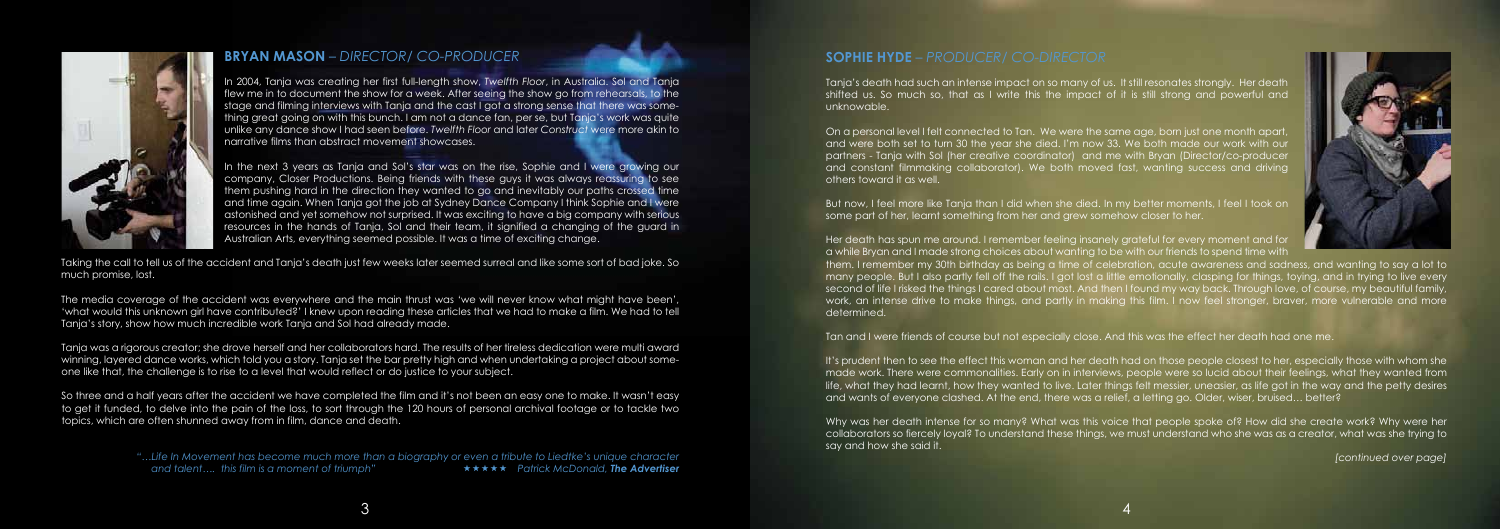#### **SOPHIE HYDE** – *PRODUCER/ CO-DIRECTOR [continued]*

Many have described Tanja as "the epitome of life". She was a person who lived very fully, cramming her days full of creation, learning, having fun, giving. It's not gushy praise it's the truth. I can't imagine Tanja ever doing nothing. She had also just stepped so magnificently and so surprisingly into the national (and international) spotlight. Everyone was waiting, standing at the precipice and ready…

Tanja died in that moment and so the impact was full of so much force. That's why this film is a mediation on death as much as a biography and exploration of a woman who made stunning work.

Showing the film to audiences so far, has been an absolute delight and I can't wait to share it more.

 *- Sundance selector Trevor Groth in an interview with Ed Gibbs for Plastic Souls Film+Music+More*

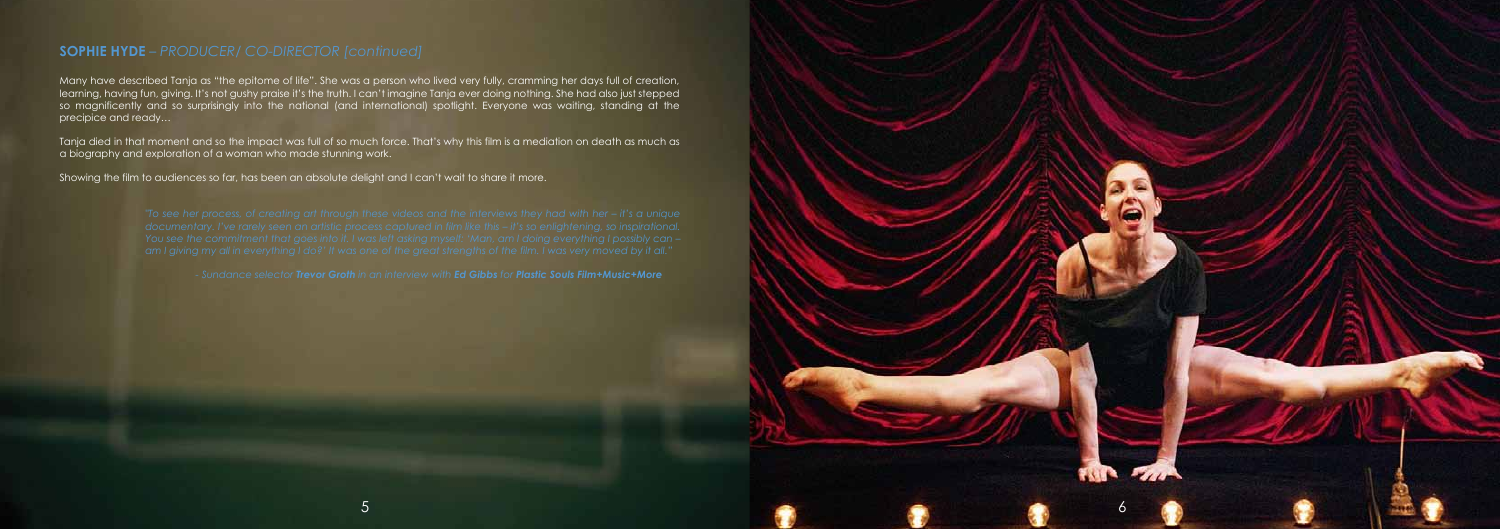#### **TANJA LIEDTKE**

German born Tanja Liedtke began her dance and theatre studies in Madrid. She pursued further training at Elmhurst Ballet School, and graduated from the Ballet Rambert School before taking up residence in Sydney in 1996. Tanja was a member of Australian Dance Theatre (ADT) under the directorship of Garry Stewart for four years, touring across Australia, Asia, UK and North America. She joined Lloyd Newson's DV8 Physical Theatre in 2003 for the award winning Channel Four film and European tour of The Cost of Living and the 2005 creation and international tour of Just for Show. Tanja also pursued her distinctive choreographic voice and was commissioned to create works across 4 continents. She choreographed for ADT's Ignition seasons (receiving Dance Australia Critic's Choice for most promising choreography in 1999 and 2000), Tasdance, De Anima Ballet Contemporaneo (Brazil), Akademie des Tanzes (Germany) Taipei Idea (Taiwan) and David Hughes Dance Company (Scotland) among others. She was also recognised by a Fellowship from The Australian Choreographic Centre. In 2006 Tanja received the Australian Dance Award for Outstanding Achievement in Choreography for her work Twelfth Floor which toured nationally through Mobile States. She created her final work construct in 2007. Tanja was the newly appointed Artistic Director of Sydney Dance Company at the time of her accidental death in August.

*"The surprise of stumbling across a fresh, fully-formed talent is one of the reasons we keep going to the theatre. Liedtke turns out to be one of those bolts from the blue."* 

#### **★★★★** The Times

*"This brilliantly incisive and perceptive dance work is disturbing, laugh-aloud funny and tragic. In turns and at the same time. As I write, tears are filling my eyes. That is how strongly it affected me then, now and, I expect, for a long while to come. [Tanja Liedtke] has created an extraordinary dance work for our times."*

 *- The Sydney Morning Herald*

7



#### **SOLON ULBRICH**

Sol is a performer, choreographer, teacher and arts manager and long term Artistic Associate with Tanja Liedtke. Sol's performance career features engagements with Australian Dance Theatre, and Ricochet Dance Productions (UK). He is the recipient of a Choreographic Fellowship from the Australian Choreographic Centre and the short film Restoration which he co-choreographed and performed with Narelle Benjamin won the National Dance Award 1999 for best dance on film.

#### **PAUL WHITE**

Paul White is one of Australia's most highly regarded dance artists. His career as a performer and artistic collaborator has included working with some of the art form's most renowned choreographers and directors such as Meryl Tankard, Lloyd Newson (DV8 Physical Theatre) and Garry Stewart (Australian Dance Theatre). Paul won the 2008 Helpmann Award for the Best Male dancer in a dance or theatre production, the 2010 Australian Dance Award for Outstanding Achievement in Choreography and has twice won the Australian Dance Award for the Most Outstanding Performance by a Male Dancer (2008, 2010).

#### **KRISTINA CHAN**

2008 for construct.

Over the past 11 years Kristina has performed throughout Australia, Canada, UK, USA, Asia, Israel and Europe. She has worked with numerous Australian companies, choreographers and directors including Australian Dance Theatre, Chunky Move, Sydney Theatre Company, and Tasdance, Stalker Theatre Company; Michelle Mahrer; Stephanie Lake; Bernadette Walong; Narelle Benjamin; Tanja Liedtke.

Kristina has taught for Australian and International dance companies, Universities, dance institutions and secondary schools around Australia, such as Bangarra Dance Theatre, Australian Dance Theatre, and Sydney Dance Company.

Kristina has been awarded two Australian Dance Awards for 'Outstanding performance by a Female Dancer' for both of Tanja Liedtke's full length works: 2006 for Twelfth Floor and

*"Twelfth Floor has introduced a significant talent in Tanja Liedtke… and inspired thoughts for a greater future for Australian dance."*

**-** *Real Time, 2006*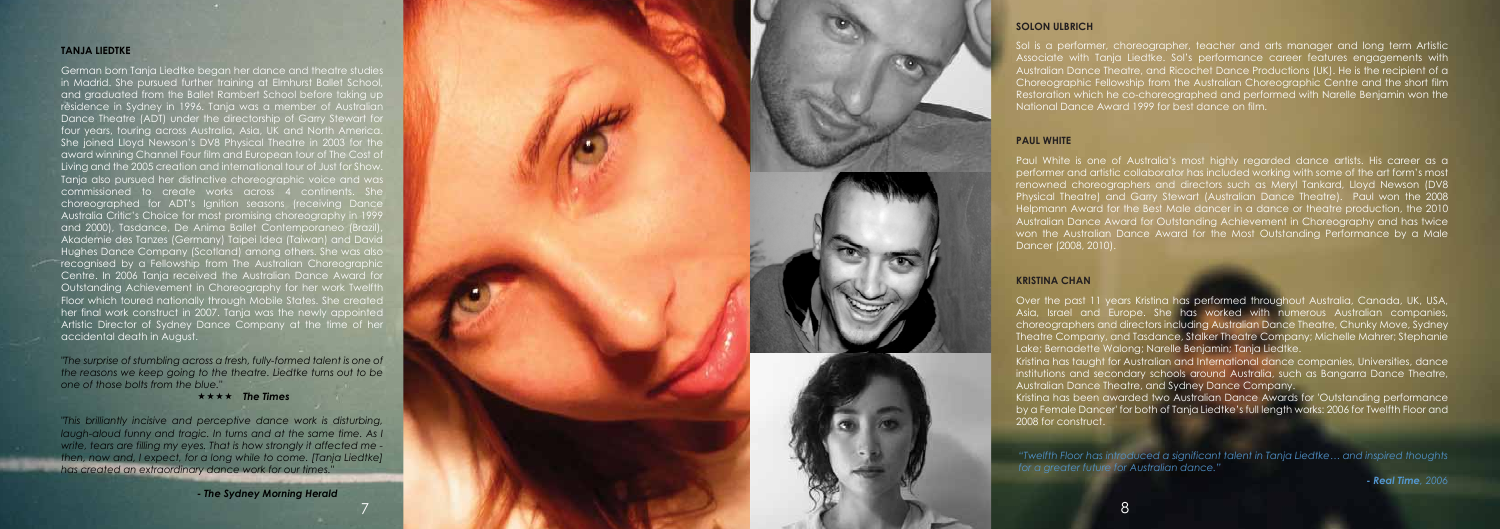#### **ANTON**

Anton graduated from QUT in 1996 with an Associate Degree in Dance. He has had engagements with DarcSwan, Dance North, Australian Dance Theatre, Sydney Theatre Company, The Australian Opera, Legs on the Wall, Kim Carpenter's Theatre Of Image and independent artists Troy Mundy, Shaun Parker, Meryl Tankard, Rowan Marchingo and Tanja Liedtke. His choreographic credits include works created for Tasdance, The Sydney Opera House, ADT, Dance North, numerous tertiary institutions, film, TV, arts festivals, commercials and music videos.

#### **JULIAN CROTTI**

Julian's work centres around the performing arts. As a performer: 'Superheroes' Stone/Castro '10, 'Black Marrow' Chunky Move '09, 'Tanja Liedtke's Twelfth Floor' '06/'10, 'Jet of Blood' Ignite '06. As an artist his original concepts drive theatrical works that seek to communicate in a common language our current condition ('Tom the Loneliest' No Strings Attached '09, 'I'm Still Here, Parts I-V' Country Arts SA '10, 'Put the Light on Me or The Trickle Down Economy' Lisbon '10). He has worked as a writer, filmmaker, teacher and photographer and has been an Associate Artist with No Strings Attached Theatre of Disability since 2004.

#### **AMELIA McQUEEN**

Amelia McQueen graduated from Adelaide College of the Arts with a Bachelor of Dance Performance in 2000. In 2004 Amelia began developing a role under the direction of Tanja Liedtke for Twelfth Floor that she has since performed in Australia, the United Kingdom and Germany 2006-2009. She has been an member for performance companies such as Tanz Atelier Wien (Vienna), Tasdance (Launceston), Stalker Theatre Company (Sydney) and frequently tours internationally for physical theatre company Strange Fruit (Melbourne). She also works annually as Assistant Director to Sol Ulbrich, mentoring tertiary dance graduates through The QL2 Centre for Youth Dance 'Soft Landing' program.

*"Construct is a small-scale marvel... (a) candid, complex show with the kind of clever movement that has the audience laughing out loud and frequently bursting into spontaneous applause. "*

*- The Times*

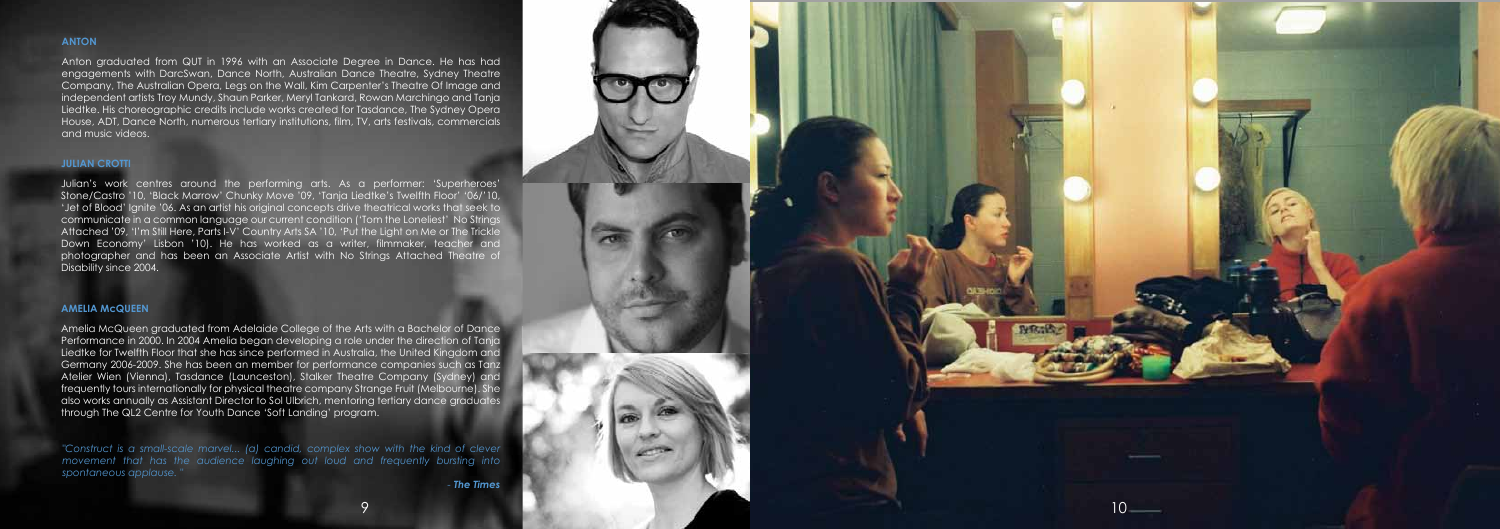

#### **BRYAN MASON** *- Director/Cinematographer/ Editor/Co-producer Biography*

Bryan Mason is a multi-skilled director of Closer Productions, a film production company based in Adelaide, South Australia. An award winning editor and DOP, Bryan shot, edited and co-produced *Shut Up Little Man! An Audio Misadventure* .a feature documentary which premiered at Sundance 2011. Working closely with his partner Sophie Hyde, Bryan has shot and edited a number of short films including *Ok, Let's Talk About Me* (2005), *My Last Ten Hours With You* (2007), *Elephantiasis* (2010) which premiered at the 2010 Melbourne Int'l Film Festival; and *Necessary Games* (Winner Best the USA, Canada and Australia in 2011/2012. Experimental at 2009 Melbourne Int'l Film Festival & Brooklyn Int'l Film Festival 2010) and was awarded Best Work at ReelDance Awards 2010.

In 2009 Bryan edited the feature film *My Tehran for Sale* (TIFF and Pusan film festivals in 2009). He was also Second Unit DP on the feature film *Broken Hill* (2009). In 2011 Bryan will shoot, edit and produce the drama *52 Tuesdays*, with director Sophie Hyde, another SAFC FilmLab feature, which will begin shooting in 2011 and continue for 52 weeks.In 2009 Bryan edited the feature film *My Tehran for Sale* (TIFF and Pusan film festivals in 2009). He was also Second Unit DP on the feature film *Broken Hill* (2009). In 2011 Bryan will shoot, edit and produce the drama *52 Tuesdays*, with director Sophie Hyde, another SAFC FilmLab feature, which will begin shooting in 2011 and continue for 52 weeks.

#### **SOPHIE HYDE** *- Producer/ Co-director Biography*

Australian filmmaker Sophie Hyde is one of the founders and co-directors of Closer Productions, based in Adelaide, South Australia. She works as a director and Producer making provocative and intimate drama and documentary work.

Her work has been shown in numerous compilations and screened on TV, in galleries and festivals around the world, including Sundance, Museum of Modern Art, NY, The National Portrait Gallery, Australia, Uppsala, Cork Film Festival, Palm Springs, Torino, Frameline, Cinedans, Montreal and Melbourne International Film Festival.

Her documentaries include *Bittersweet Freedom* (Director), *Ok, Let's Talk About Me*, *Beyond Beliefs* (Writer / Director / Producer), winner of IQ One World Award 2009, *Risking It All: Initial D* (Director), *Stunt Love* (Executive Producer) and *Shut Up Little Man! An Audio Misdadventure* (Producer), which premiered at Sundance 2011 and will be released theatrically in

*[continued next page]*

#### **ABOUT CLOSER PRODUCTIONS**

Closer Productions is an Adelaide-based film production company founded by Sophie Hyde, Bryan Mason, and Matthew Bate.

Closer has been responsible for some the most exciting and challenging short dramas and documentaries to come out of South Australia in recent years, including sneaker tossing doco *The Mystery of Flying Kicks* (www.flying-kicks.com), dance film triptych *Necessary Games*, short queer drama *My Last Ten Hours With You*, Lynette Woolworth art doco *Connected by Light*, and birth of electronic music doco, *What the Future Sounded Like*.

Current projects include the feature documentaries *Shut Up Little Man! An Audio Misadventure* (selected for the World Cinema Documentary Competition at Sundance 2011 and New Directors/New Films in New York and due to be released theatrically) and *Life in Movement* (premiered at 2011 Adelaide International Film Festival and in Competition at 2011 Sydney International Film Festival Festival), and *52 Tuesdays*, a feature drama which begins shooting in July 2011 for one year.

She has won numerous awards for her short films including Sydney Mardi Gras Best Short Film and the Melbourne Queer Film Festival's Emerging Filmmaker Award and Audience Choice Award for My Last Ten Hours With You (Director), Best Experimental Short at the 2009 Melbourne International Film Festival, the Australian Teacher Of Media awards 2009 and the Brooklyn Film Festival 2010 and Best Work at the Reeldance awards 2010 for the short dance triptych Necessary Games (Driector/Producer), with Restless Dance Theatre and Best Director award at the World of Women Film Festival for Elephantiasis written by Vogel winning novelist Danielle Wood.

Sophie is in development on a feature, the drama 52 Tuesdays, as director and producer, which will begin shooting in 2011 and continue for 52 weeks.

# **CLOSER® PRODUCTIONS**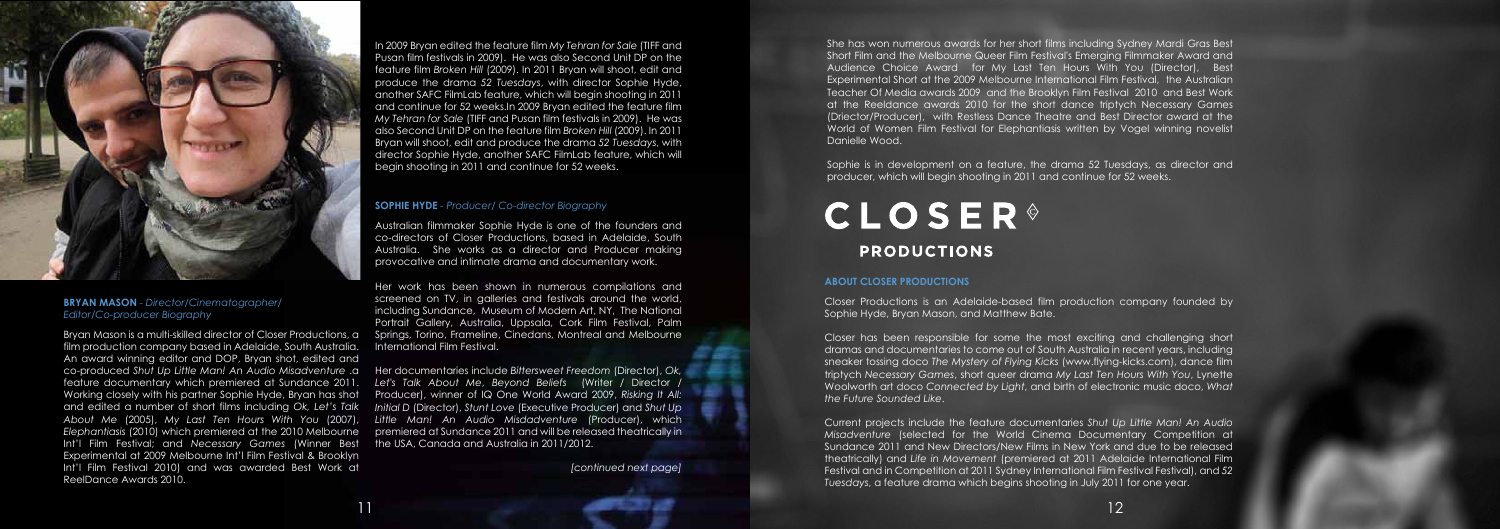



#### **DJ TR!P –** *Composer Biography*

DJ TR!P is a multi-award winning producer, composer & performer of electronic music. Over the past 10 years he has built an impressive repertoire of live compositions for his club sets, a variety of high profile contemporary theatre, dance & film productions, as well as for festival openings, launches & major cultural events. As a Live Performing Act & DJ he has played at numerous national & international venues, festivals & events including The Tank (New York), Super Deluxe (Tokyo), Game On (from the Barbican Art Gallery), The Famous Spielgeltent, Ten Days On The Island, Mona Foma, Sydney Opera House, Adelaide Festival, Big Day Out, Brisbane Powerhouse, Falls Festival, Brisbane Festival, Next Wave, This Is Not Art, Electro Fringe, Adelaide Fringe, Adelaide Cabaret Festival & the Australasian Computer Music Conference. As a composer he has written for companies including the ABC, Tanja Liedtke, State Theatre of SA, Vitalstatistix, Federation Square, Insite Arts, The Australian Choreographic Centre, Brink Productions, Australian Dance Theatre, Windmill, Adelaide Fringe, Come Out, Tasdance & Restless Dance Theatre. Recent scores include the multi-award winning dance film *Necessary Games* (Restless Dance Theatre & Closer Productions) & *Life In Movement* (Closer Productions). He loves collaboration, working with directors and adapting to different art forms.

#### **SUSAN MacKINNON –** *Executive Producer Biography*

Susan MacKinnon has worked as an independent producer for more than 20 years, winning multiple awards and international acclaim for her films. Susan is a passionate champion of new and innovative filmmaking, and has many credits including '*4*', *Global Haywire*, *Honeybee Blues*, *The Oasis*, *Over My Dead Body*, *In The Company of Actors*, *Hungry For Freedom*, *Fetch*, *Eternity*, *Loaded - The Gun Lovers and Men And Their Sheds*.

Susan is Executive Director of the Documentary Australia Foundation and a Board Director of the South Australian Film Corporation. From 1997 - 2005 Susan was the documentary Investment Manager at the Film Finance Corporation where she assisted filmmakers in financing their documentaries. While being a tireless advocate for Australian documentaries, she helped finance over 400 films which included *Donkey In Lahore*, *Wedding In Ramallah*, *The Inheritance - A Fisherman's Story*, *Land Mines A Love Story* and *Much Ado About Something*.

13



to payment of

of Nick Cave